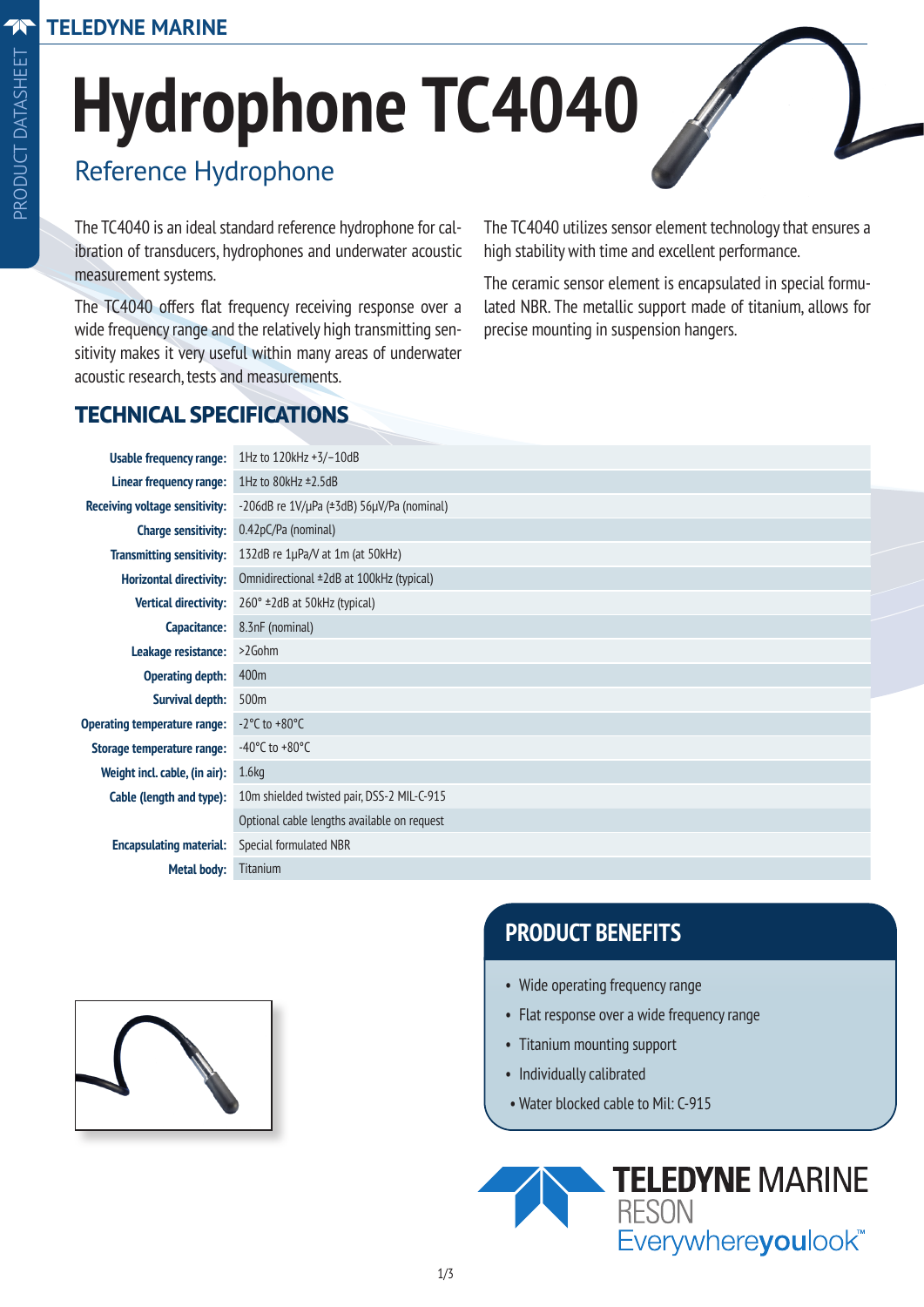# **Hydrophone TC4040**

#### **Reference Hydrophone**

#### **NBR means Nitrile Rubber**

The NBR rubber is first of all resistant to sea and fresh water but also resistant to oil. It is limited resistant to petrol, limited resistant to most acids and will be destroyed by base, strong acids, halogenated hydrocarbons (carbon tetrachloride, trichloroethylene), nitro hydrocarbons (nitrobenzene, aniline), phosphate ester hydraulic fluids, Ketones (MEK, acetone), Ozone and automotive brake fluid.